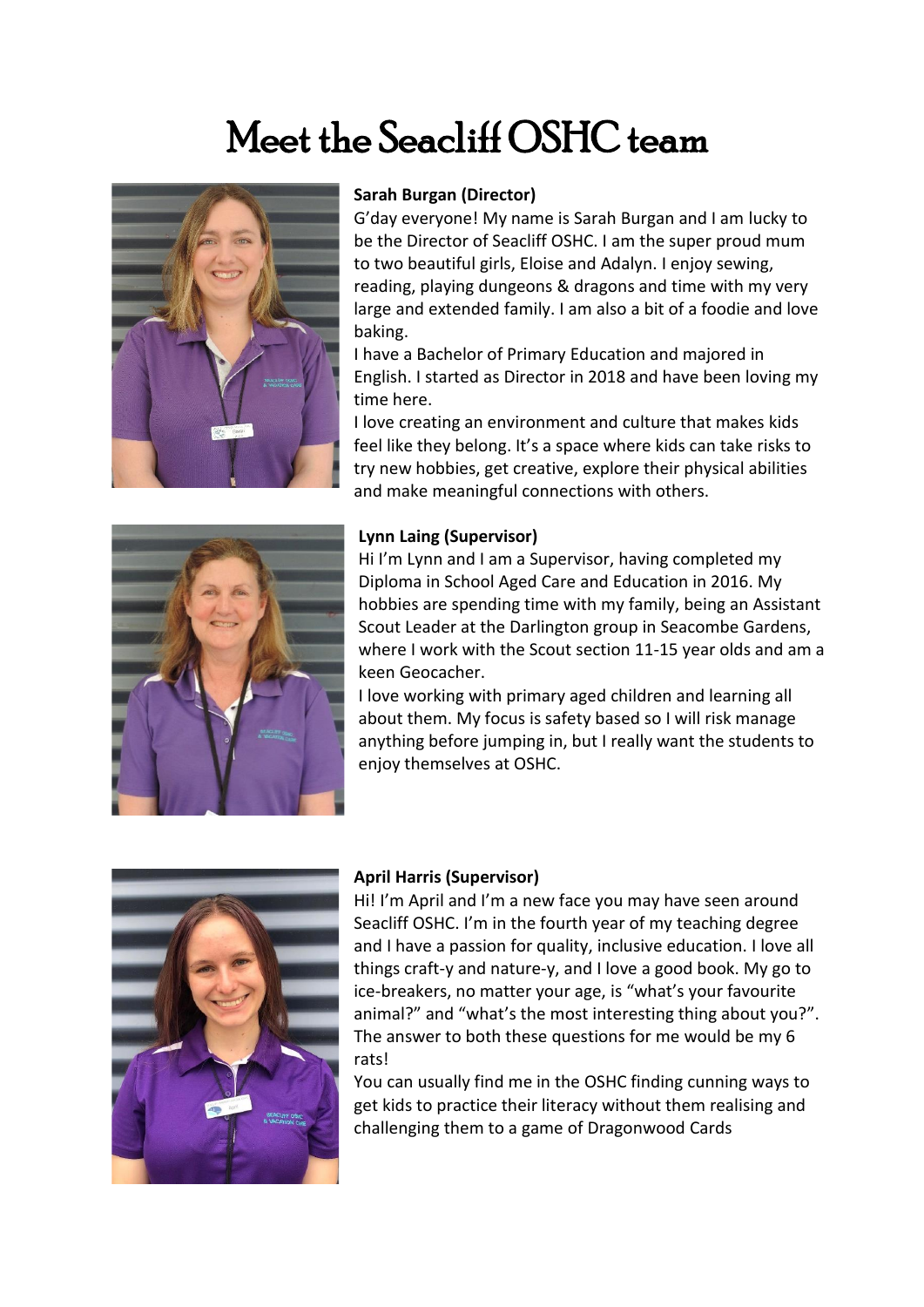

## **Matthew McInerney (Supervisor)**

Hello everyone! My name is Matthew McInerney and I have just started here at Seacliff OSHC. I am a third-year education student, currently studying secondary education at Flinders University where I am specialising in Physical Education & Humanities and Social Sciences. I have been lucky enough to have worked in a few different primary and secondary schools since 2016 and I get a real kick out of working with young people in the education setting. I play football in the winter and cricket in the summer and love keeping active. I look forward to meeting everyone as the year goes on!



## **Gemma Wright (Educator)**

Hi! My name is Gemma Wright and I am an Educator at Seacliff OSHC. I am currently studying a Bachelor of Health Sciences (Therapy Studies) majoring in Occupational Therapy. Hobbies I enjoy Participating in include cooking, photography and Zumba! My Favourite thing about working at Seacliff OSHC is that I can always rely on each and every child to put a smile on my face. They are all such beautiful, genuine kids who make me feel so blessed to work in the most wonderful environment.



## **Taylor Atkins (Educator)**

## はじめまして!私の名前はテイラーです。よろしくお ねがいします!

Hi everyone, my name is Taylor and I am an Educator at Seacliff Primary School OSHC! I love hiking, playing video games, studying Japanese and am currently re-engaging my passion for drawing! I'm currently a second-year uni student studying a double Bachelor of Primary Education and Bachelor of Arts (Japanese major). My dream after university is to teach English in a Japanese elementary school temporarily. Being able to contribute to creating a fun, positive safe-space that promotes creativity, curiosity and engagement is the reason why I adore my job!